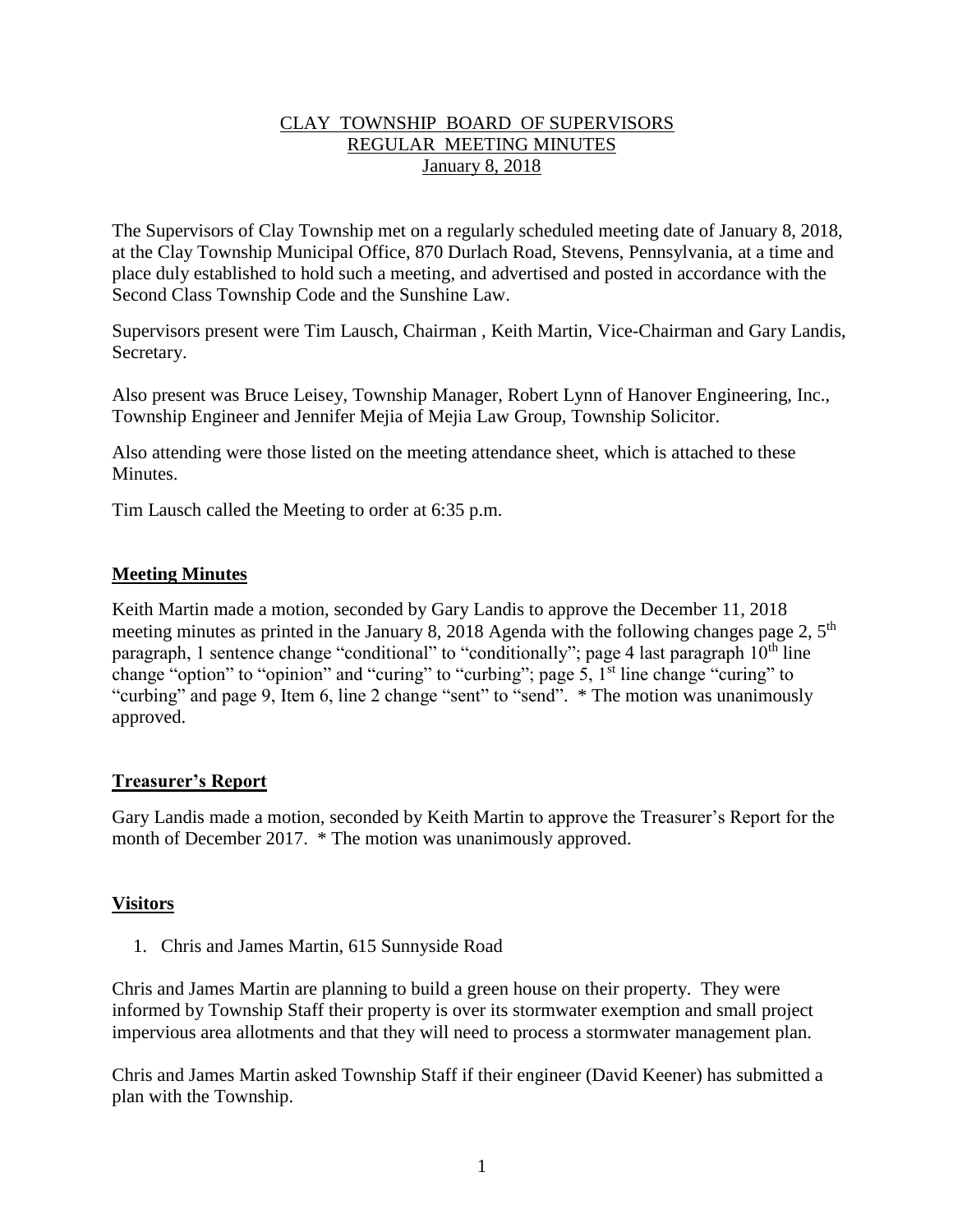The Township Manager informed them no plan has been received.

It was decided Township Staff will contact Mr. Keener regarding the plan.

## **Engineer's Report**

1. J Wilmer Thomas – Request to Defer Posting of Improvement Guarantee

The Township Staff reviewed the Thomas' request with the Board of Supervisors.

The Board of Supervisors was in favor of granting relief from Section 502 of the Clay Township SALDO to complete the improvements associated with this subdivision plan or provide financial guarantee due to the fact that construction on the newly subdivided lot has been placed on hold for the foreseeable future.

Gary Landis made a motion, seconded by Keith Martin to approve Developer's request to record plan approved November 13, 2017 without posting of Required Financial Security conditioned upon Developer's representation that Plan is being recorded at this time so proposed lot-add on may be finalized. Developer will enter into an Agreement with the Township, at Developer's expense. Said Agreement shall be recorded. Approval is also conditioned upon Developer's agreement that prior to any earth disturbance on the property, Developer shall contact the Township and Developer agrees he will be required to install stormwater improvements as shown on plan or as required by successive Ordinance, at the discretion of the Township. \* The motion was unanimously approved.

2. Jay Zimmerman – Approve As-Build Plans

Bob Lynn reviewed the Zimmerman As-Built Plans with the Board of Supervisors.

Keith Martin made a motion, seconded by Gary Landis to approve the Zimmerman As-Built Plans as recommended in the Hanover Engineering letter date January 5, 2018. \* The motion was unanimously approved.

3. Jesse Kinsinger – Approval of Improvement Guarantee Amount

Bob Lynn reviewed the request with the Board of Supervisors.

Keith Martin made a motion, seconded by Gary Landis to approve the Stormwater Management Plan subject to conditions as recommended in the Hanover Engineering letter dated January 5, 2018; Improvement Guarantee in the amount of \$37,577.12; MOU; Stormwater Agreement and payment of Stormwater Maintenance Inspection Fee in the amount of \$620.00. \* The motion was unanimously approved.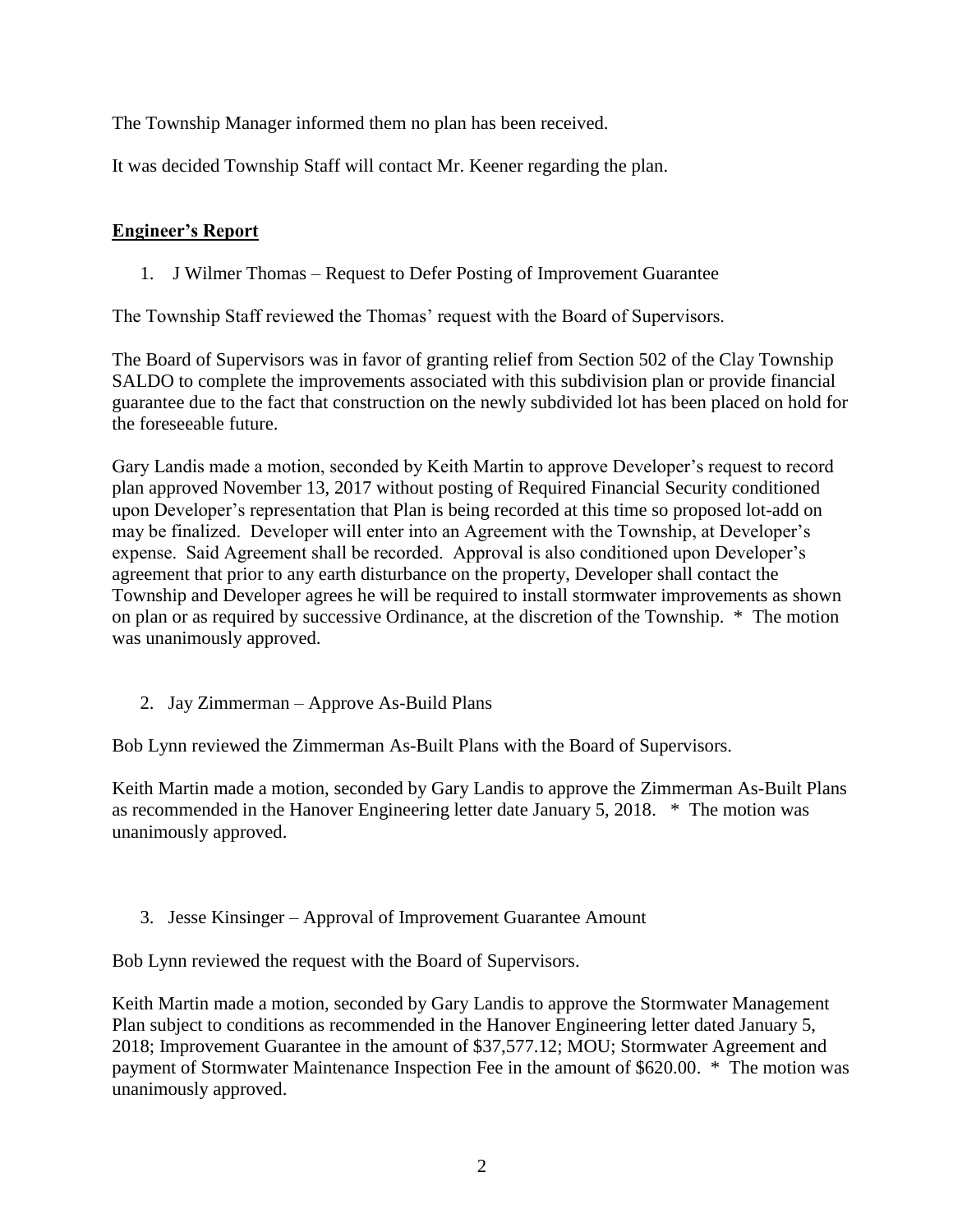4. Tim's Auto Body – Time Extension Request

After Township Staff review, Gary Landis made a motion, seconded by Keith Martin to approve the Time Extension Request for 90 days or until March 24, 2018. \* The motion was unanimously approved.

## **Old Business**

1. HomeTowne Square Stormwater Notice of Violation

Jennifer Mejia informed the Board of Supervisors that Township Staff reviewed notice from Lincoln Land Group of its intent to convert basin #1 and #2 to the final Post Construction Stormwater Management Condition and to request that the Stormwater Malfunction Notice dated 9/23/11 be rescinded.

Lincoln Land Group will attend the February 12, 2018 Board of Supervisors meeting to discuss in further detail.

Jennifer Mejia will forward a copy of the request to Peaceable Kingdom Animal Hospital's attorney and the Eberly's.

No decisions were made at this time.

2. Wildflower Pond Road Dedication

Bruce Leisey informed the Board of Supervisors that Township Staff recommends the Developer reimburse the Township 11 years of the estimated Liquid Fuel allocation monies that would have been received if the roads would have been dedicated to the Township in a timely manner. The reimbursement amount recommended is \$32,170.

Keith Martin made a motion, seconded by Gary Landis to authorize Bruce Leisey to send a letter to the Developer informing him of the Township's request for reimbursement of Liquid Fuel funds. \* The motion was unanimously approved.

#### **New Business**

1. Approve Tax Exoneration for 88 Willow Drive

Gary Landis made a motion, seconded by Keith Martin to approve the municipal real estate tax exoneration for 88 Willow Drive. \* The motion was unanimously approved.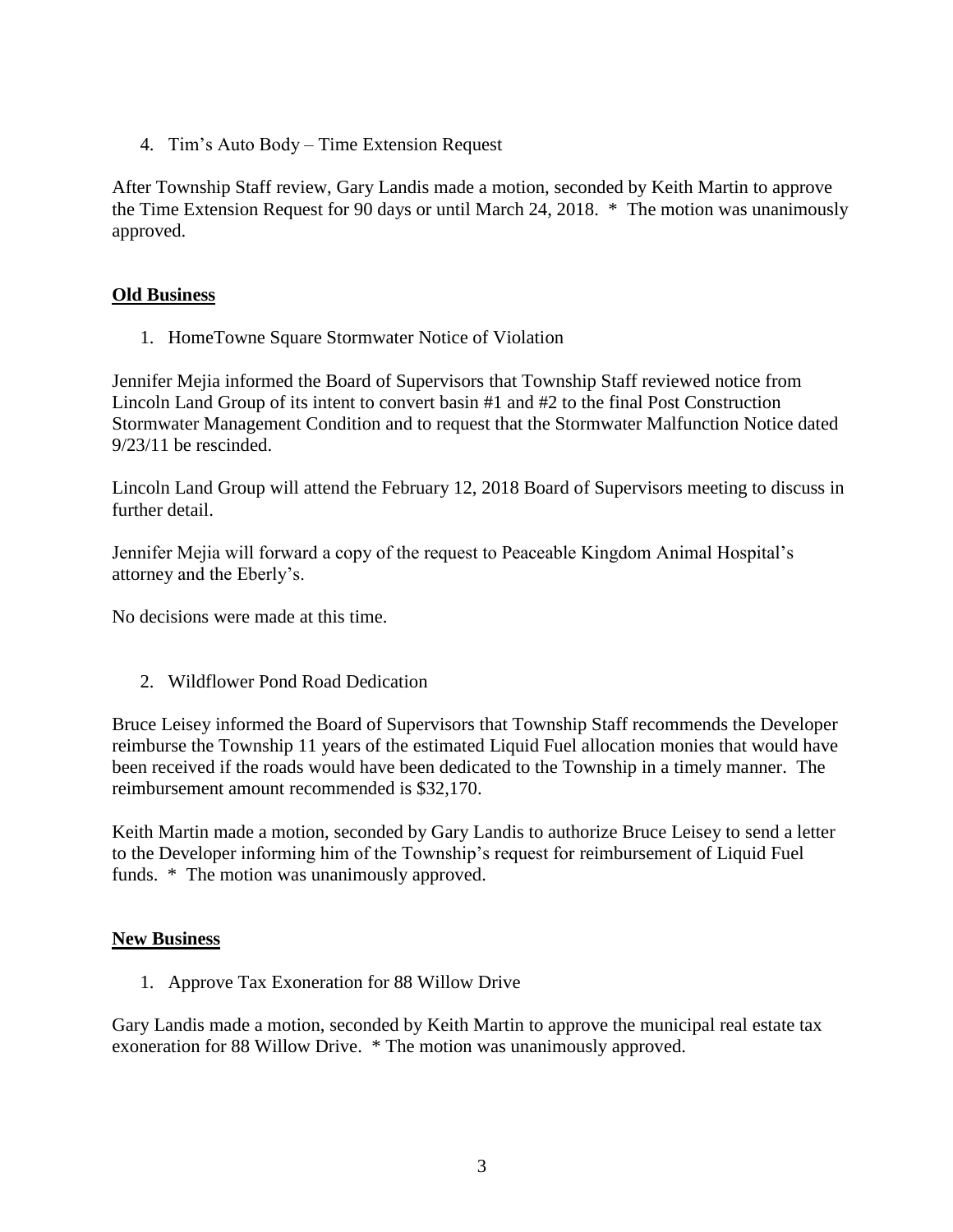2. Approve PSATS Dues and Attendance at Conference

Keith Martin made a motion, seconded by Gary Landis to authorize payment of dues in the amount of \$1,557.00 and approve attendance and payment of attendance fees to the conference on April 22, 2018 to April 25, 2108 for Bruce Leisey, Tim Lausch, Gary Landis, Keith Martin and Earl Stauffer. \* The motion was unanimously approved.

3. Discussion on Resolution to Oppose HB1620

Township Staff reviewed correspondence received from PSATS on HB1620 which would amend the Wireless Broadband Collocation Act to provide a state-wide preemption of local zoning for wireless facilities.

Gary Landis made a motion, seconded by Keith Martin to adopt Resolution 010818 to oppose HB 16206 proposed amendment to Wireless Broadband Infrastructure Deployment and Collocation Act as recommended by PSATS in consideration of expansive nature of proposal and further limitations it places on municipalities right to zone and to regulate facilities within its right of way. \* The motion was unanimously approved.

4. Discussion on Appointment of Audit Firm to Perform 2017 Audit

Tabled till Executive Session

5. Approve 2018 Mobile Home Park Permit Renewals

After discussion, Gary Landis made a motion, seconded by Keith Martin to approve and execute the 2018 Mobile Home Park Permit Renewals for Country Lane Village, Countryside Ent, Victoria Manor Estates, Meadow Valley Estates North and Clay School Acres. \* The motion was unanimously approved.

Tom Zorbaugh will complete follow up inspections Red Maple Mobile Home Park and Valley View Mobile Home Park.

6. Execute Certification of Uncollected Real Estate Taxes

Keith Martin made a motion, seconded by Gary Landis to authorize the Township Manager to review and execute the Certification of Uncollected Real Estate Taxes when received. It was noted that Lancaster County's computer system was unavailable, and the Clay Township Tax Collector was not able to complete the report for this meeting. \* The motion was unanimously approved.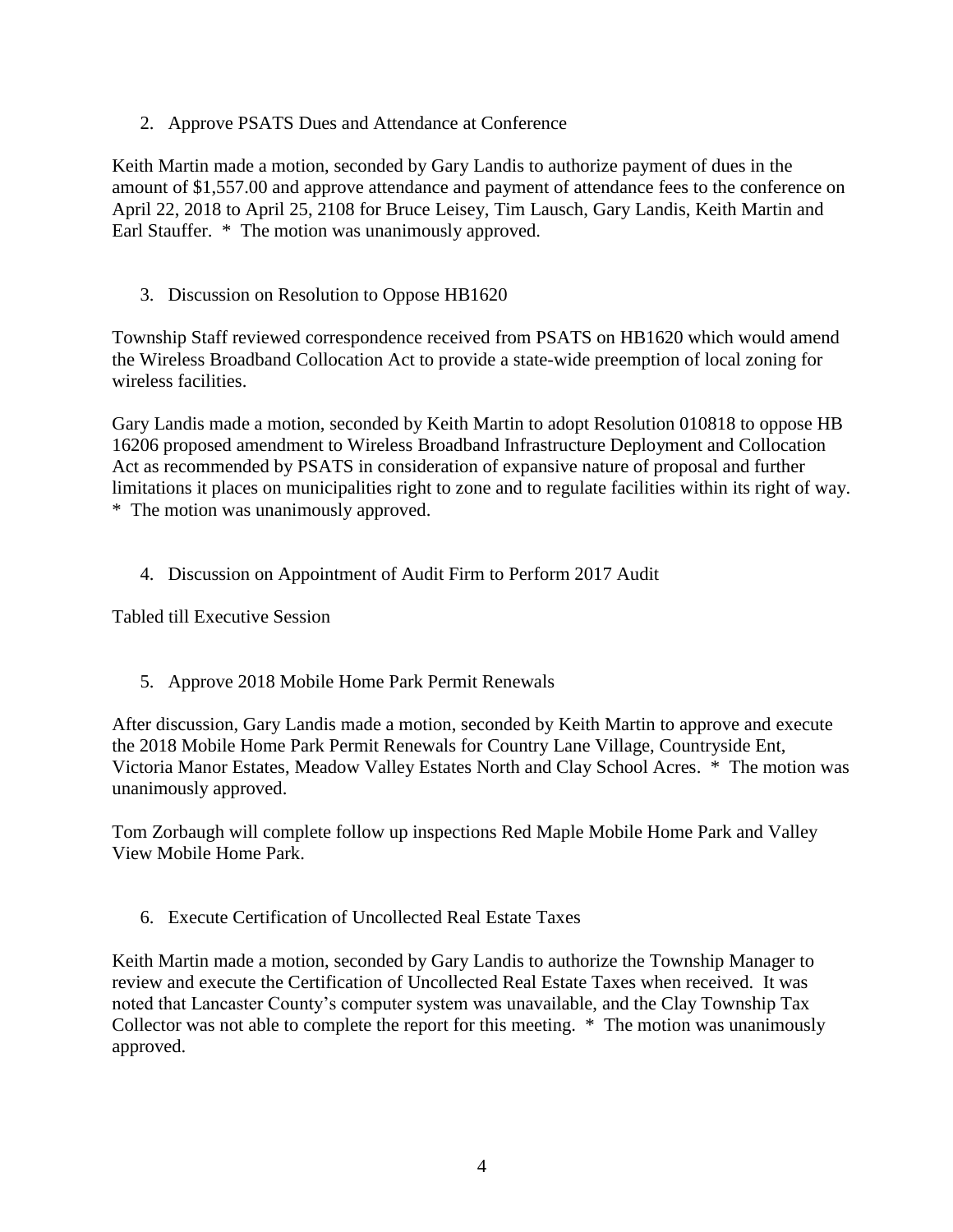7. Discuss Valley View Mobile Home Park Proposed Lot Add-On

Township Staff informed the Board of Supervisors that some of the mobile homes on Sunflower Drive encroach on the neighboring property.

Township Staff recommended the Applicant seek zoning relief and complete a lot add-on plan.

No other decisions were made at this time.

8. Farm Master

The Township Manager informed the Board of Supervisors that as a part of Farm Master's 1991 plan, public sewer hook-up was required. At that time Ephrata Borough did not have sufficient capacity nor were there sewer lines in the vicinity. Because of this PA DEP allowed them to utilize a holding tank until capacity was available and the sewer lines were extended.

Ephrata Borough now has the capacity and the lines will be extended in the near future.

The Board of Supervisors authorized the Township Manager to inform Farm Master of the requirement to connect to public water and sewer.

## **Executive Session**

Gary Landis made a Motion, seconded by Keith Martin for the Board to enter into executive session to discuss personal issues. The motion passed unanimously, and the Board entered executive session at 8:18 p.m.

The Board returned, and Gary Landis made a motion seconded by Keith Martin to come out of executive session at 9:25 p.m. The motion passed unanimously.

#### New Business

4. Discussion on Appointment of Audit Firm to Perform 2017 Audit

After discussion, it was decided to inform Weinhold & Nickel of the Township's intent to contract with them to perform the 2017 Financial Audit if a favorable response that Weinhold & Nickel can complete the audit in a timely manner is received by 1/12/18. If Weinhold & Nickel is not able to complete the audit in a timely manner, the Board of Supervisors will contract with Herbein & Company, Inc from Reading, PA.

Keith Martin made a motion, seconded by Gary Landis to authorize the Township Manager to advertise the Board of Supervisors' intent as noted. \* The motion was unanimously approved.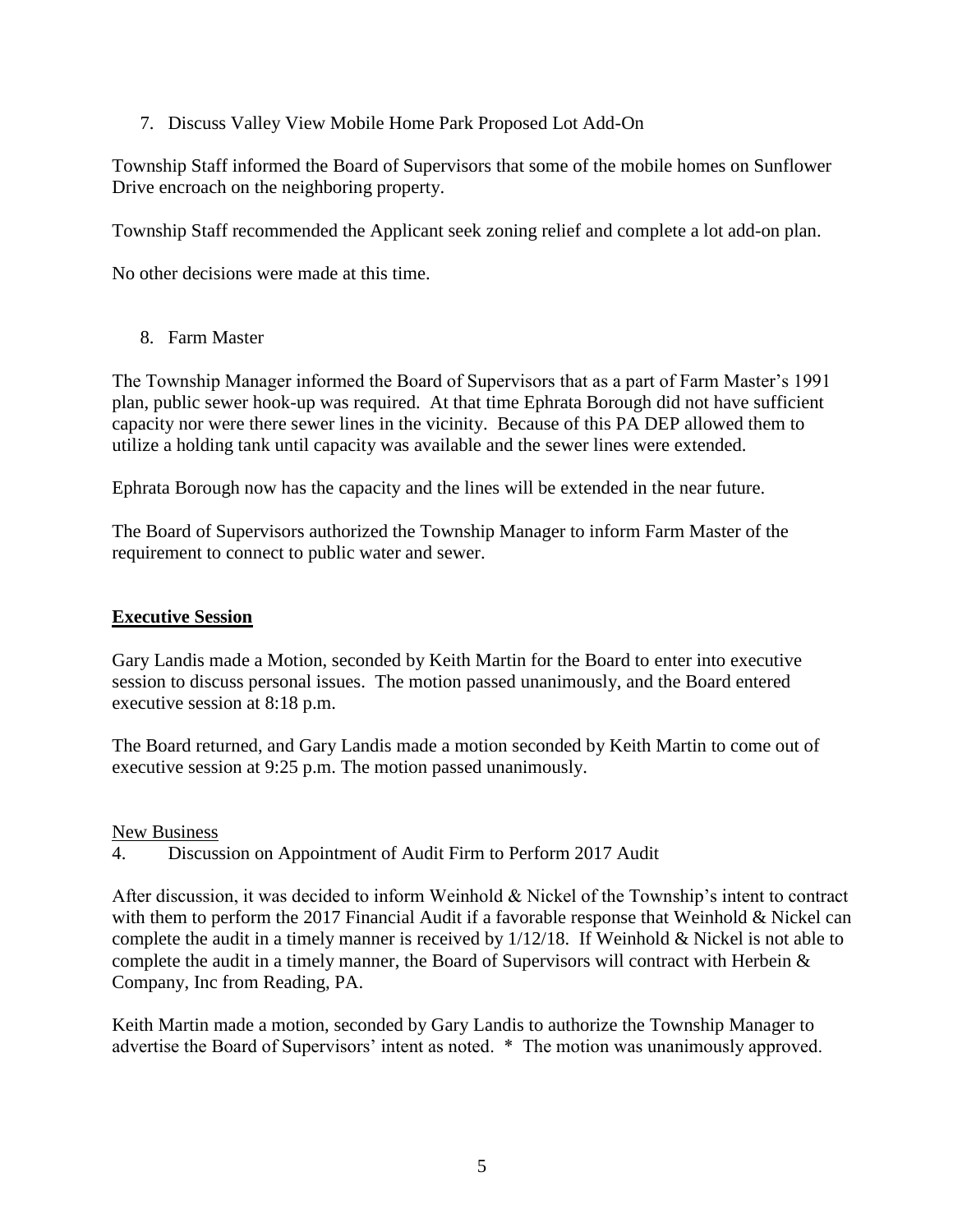\*\*Tim Lausch excused himself from the next item as he is a potential applicant for the position.

9. Review Applications for Public Works Position

After review and discussion, Gary Landis and Keith Martin authorized Gary Landis, Earl Stauffer and Bruce Leisey to interview applicants for the Public Works position and recommend 3 or 4 applicants for the Board of Supervisors to interview.

#### **Bills to be Paid**

General Fund

Keith Martin made a motion, seconded by Gary Landis, to approve the General Fund bills totaling \$155,093.25 for the month of December. \* The motion was approved unanimously.

Rec Fund

Keith Martin made a motion, seconded by Gary Landis, to approve the Recreation Fund bills totaling \$877.67 for the month of December. \* The motion was approved unanimously.

#### Sewer Fund

Keith Martin made a motion, seconded by Gary Landis, to approve the Sewer Fund bills totaling \$3,743.77 for the month of December. \* The motion was approved unanimously.

#### **Reports for the Month**

- 3. Chief of Police / Police Department
	- 2. Fire Companies / Ambulance
	- 3. Planning Commission Minutes
	- 4. Engineer's Report
	- 5. Manager's Report
	- 6. Road Master's Report